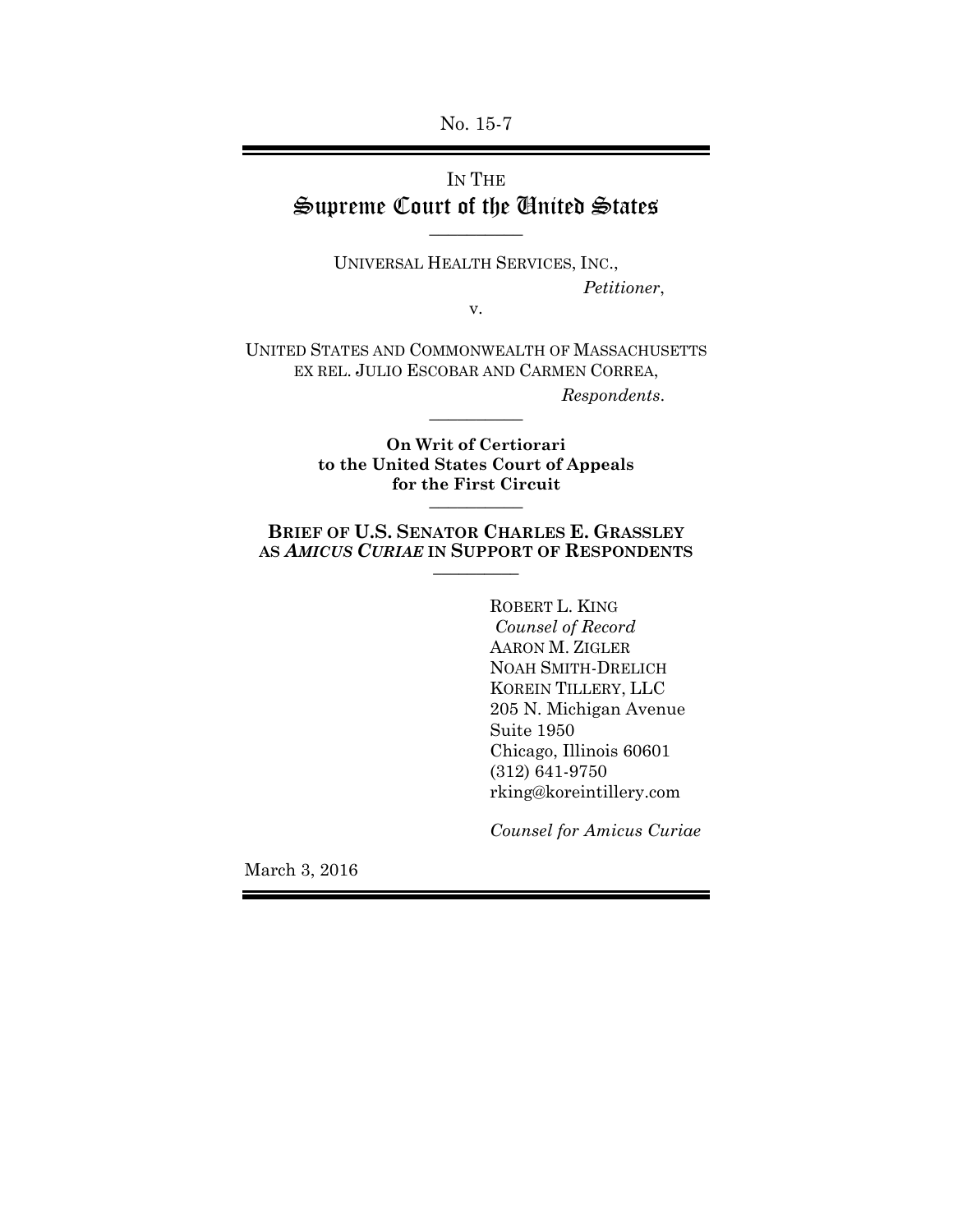## **TABLE OF CONTENTS**

i

Page

| THERE IS NO EVIDENCE THAT<br>L.<br>CONGRESS EVER INTENDED THE<br>FALSE CLAIMS ACT TO REQUIRE<br>AN EXPRESS FALSE STATEMENT<br>WHERE A CITIZEN KNOWINGLY<br>FAILS TO PROVIDE GOODS OR<br>SERVICES FOR WHICH THE<br><b>GOVERNMENT DID NOT BARGAIN.  2</b><br>A. Since the Civil War, the FCA Has<br>Been Intended to Be a Flexible Tool |
|---------------------------------------------------------------------------------------------------------------------------------------------------------------------------------------------------------------------------------------------------------------------------------------------------------------------------------------|
| for Combating Fraud Against the                                                                                                                                                                                                                                                                                                       |
| B. Congress's Modern Amendments to<br>the FCA Embraced the Earlier Con-<br>gress's Original Intent and<br>Strengthened the Act's Capacity to<br>Serve its Broad Remedial Purposes 5                                                                                                                                                   |
| C. An Express False Statement of<br>Compliance Requirement Would<br>Contradict Congress's FCA Policy                                                                                                                                                                                                                                  |
|                                                                                                                                                                                                                                                                                                                                       |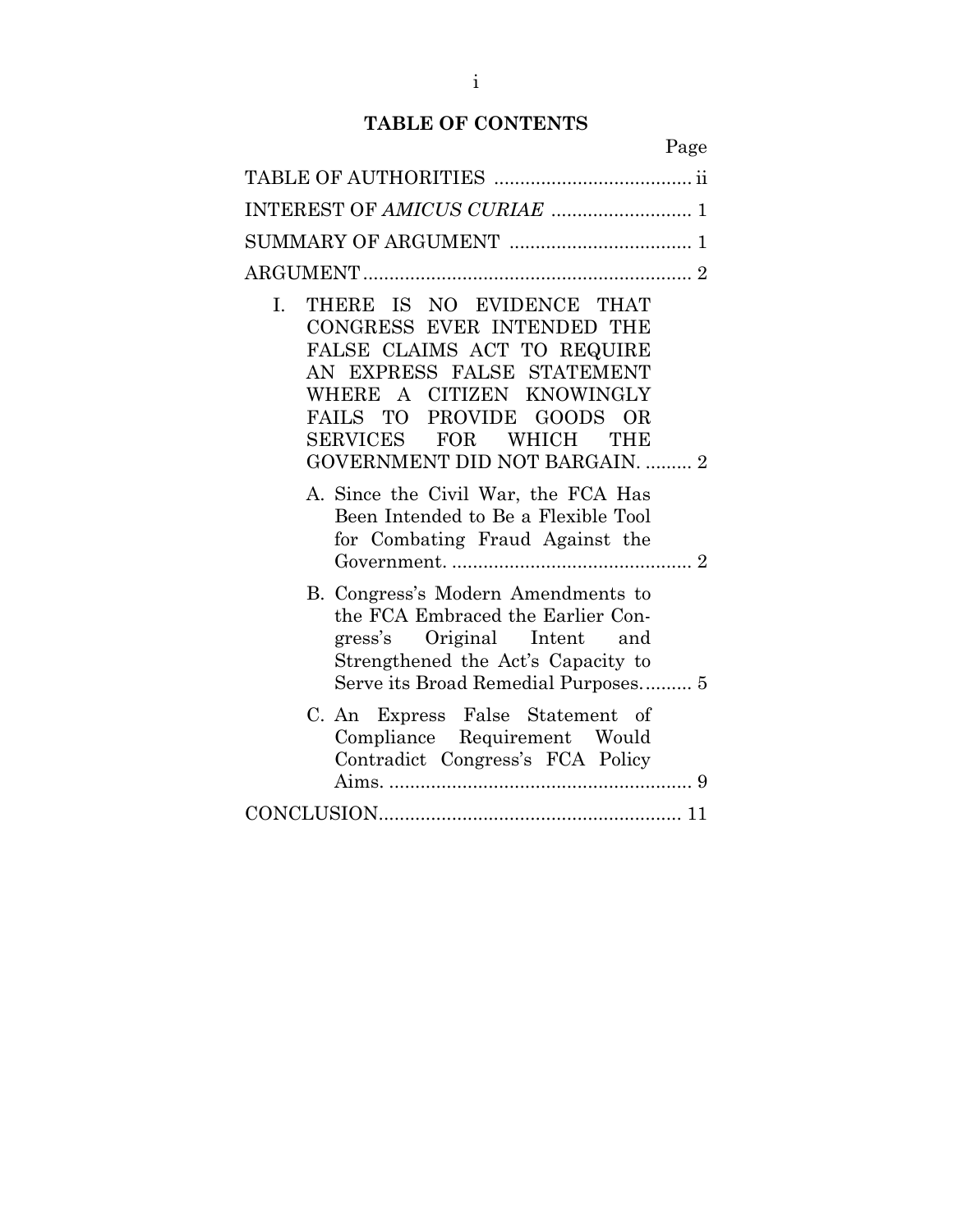## **TABLE OF AUTHORITIES**

| Page                                                            |  |
|-----------------------------------------------------------------|--|
| CASES                                                           |  |
| Hughes Aircraft Co. v.<br>United States ex rel. Schumer,        |  |
| Peterson v. Weinberger,                                         |  |
| Rock Island, Arkansas & Louisiana R.R. Co. v.<br>United States, |  |
| United States ex rel. Marcus v. Hess,                           |  |
| United States v. Bornstein,                                     |  |
| United States v. Griswold,                                      |  |
| United States v. Henry,                                         |  |
| United States v. Neifert-White Co.,                             |  |
| United States v. Rivera,                                        |  |

# **STATUTES AND OTHER AUTHORITIES**

| False Claims Amendments Act of 1986, Pub. |  |
|-------------------------------------------|--|
|                                           |  |
| Fraud Enforcement & Recovery Act of 2009  |  |
| (FERA), Pub. L. No. 111-21,               |  |
|                                           |  |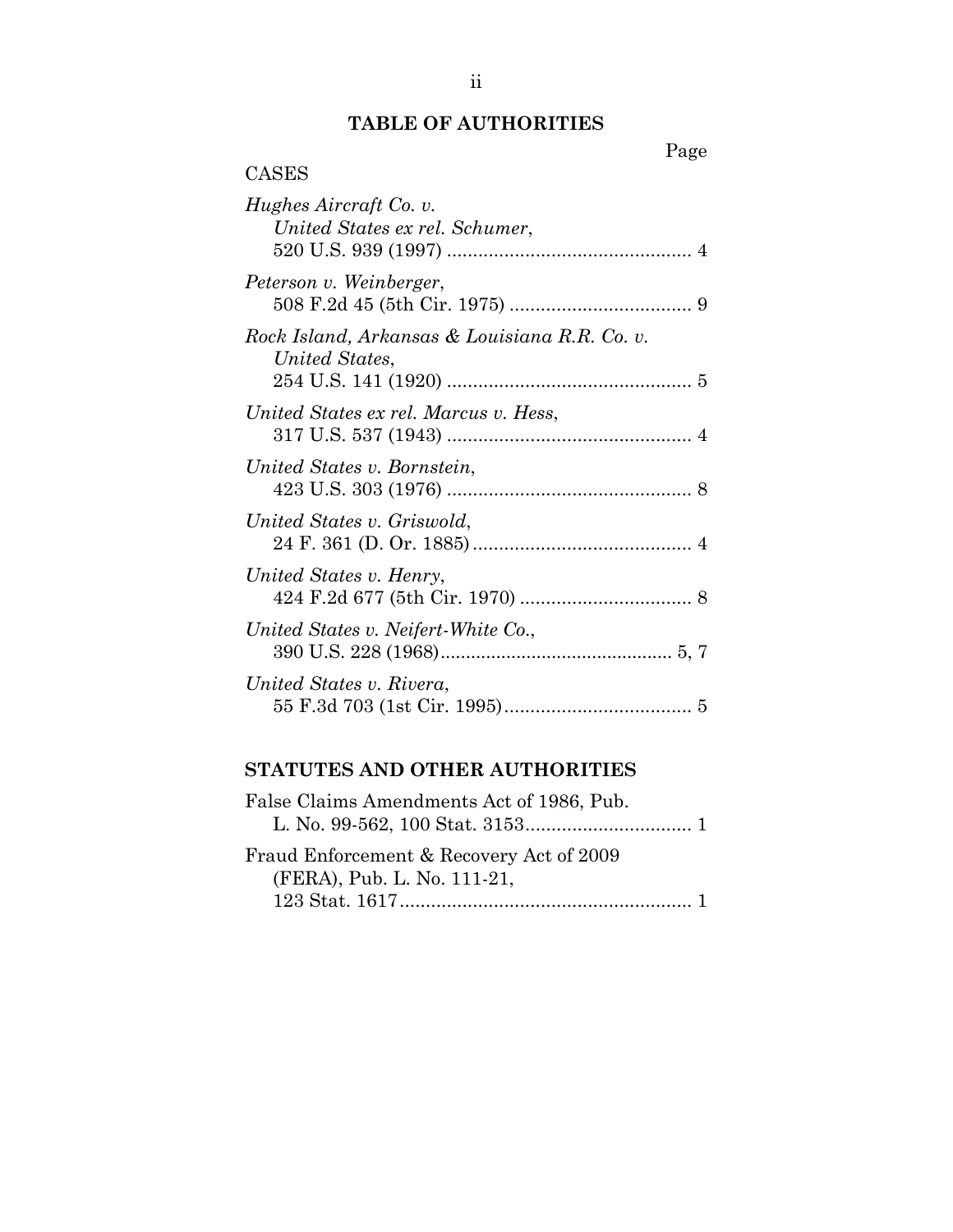| 132 Cong. Rec. H6482                                                                                                                                                                                                 |
|----------------------------------------------------------------------------------------------------------------------------------------------------------------------------------------------------------------------|
| 132 Cong. Rec. S11238-04                                                                                                                                                                                             |
|                                                                                                                                                                                                                      |
|                                                                                                                                                                                                                      |
|                                                                                                                                                                                                                      |
|                                                                                                                                                                                                                      |
| Cong. Globe, 37th Cong., 3d Sess. 955-56                                                                                                                                                                             |
| Defense Procurement Fraud Law Enforce-<br>ment, Hearing before the Subcommittee on<br>Administrative Practice and Procedure of<br>the Committee on the Judiciary, 99th                                               |
| Department of Justice, Fraud Statistics-<br>Health and Human Services, October 1,                                                                                                                                    |
| FCA Hearing Before the Subcommittee on<br>Administrative Practice and Procedure of<br><i>the Committee on the Judiciary</i> , 99th                                                                                   |
| Report of the Economic Crime Council to the<br>Attorney General: Investigation and Pros-<br>ecution of Fraud in Defense Procurement<br>and Health Care Benefits Programs, U.S.<br>DEPARTMENT OF JUSTICE, Washington, |
| Shoddy Army Contracts, Sacramento Daily                                                                                                                                                                              |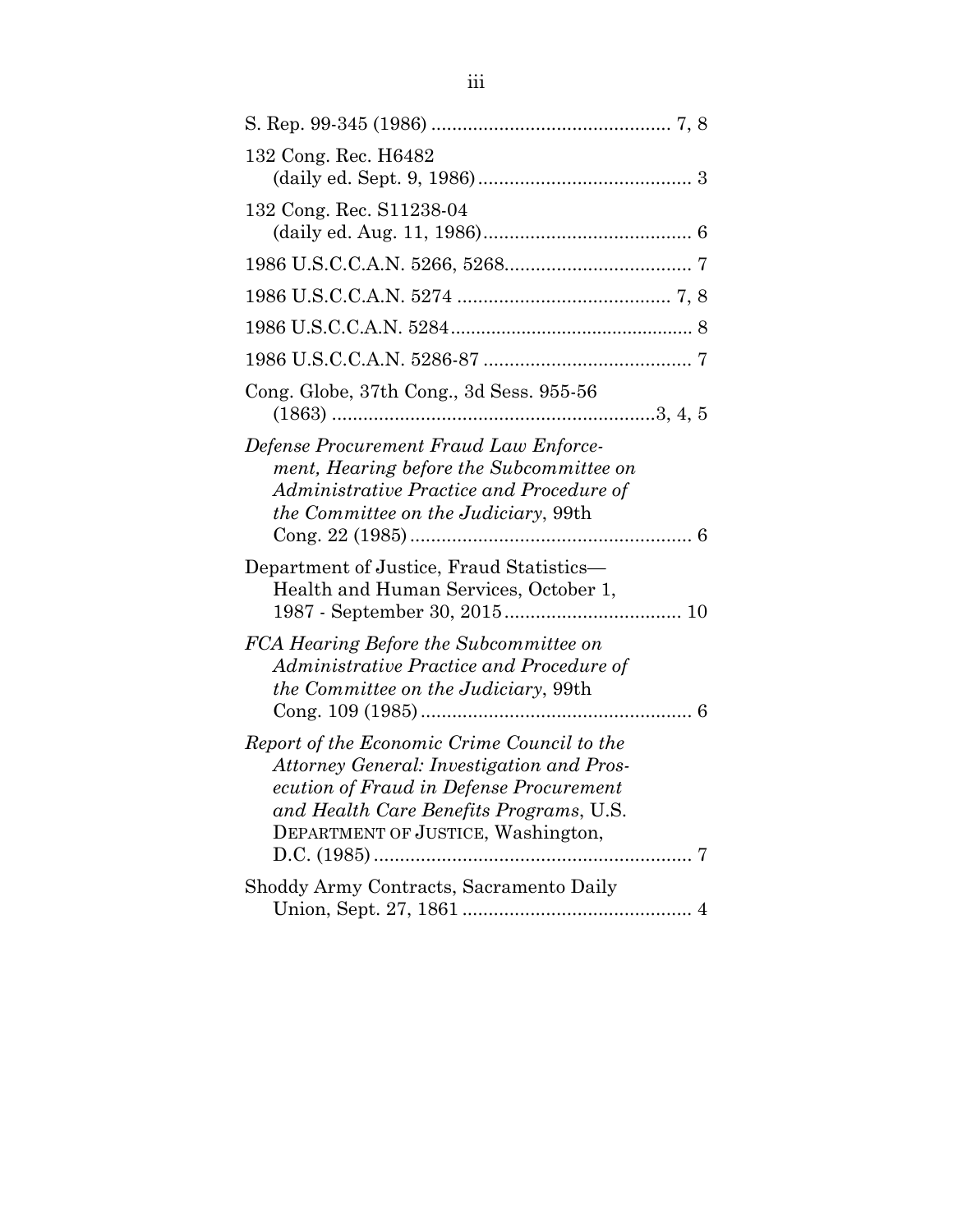| Wayne Andrews, The Vanderbilt Legend 77- |  |
|------------------------------------------|--|
|                                          |  |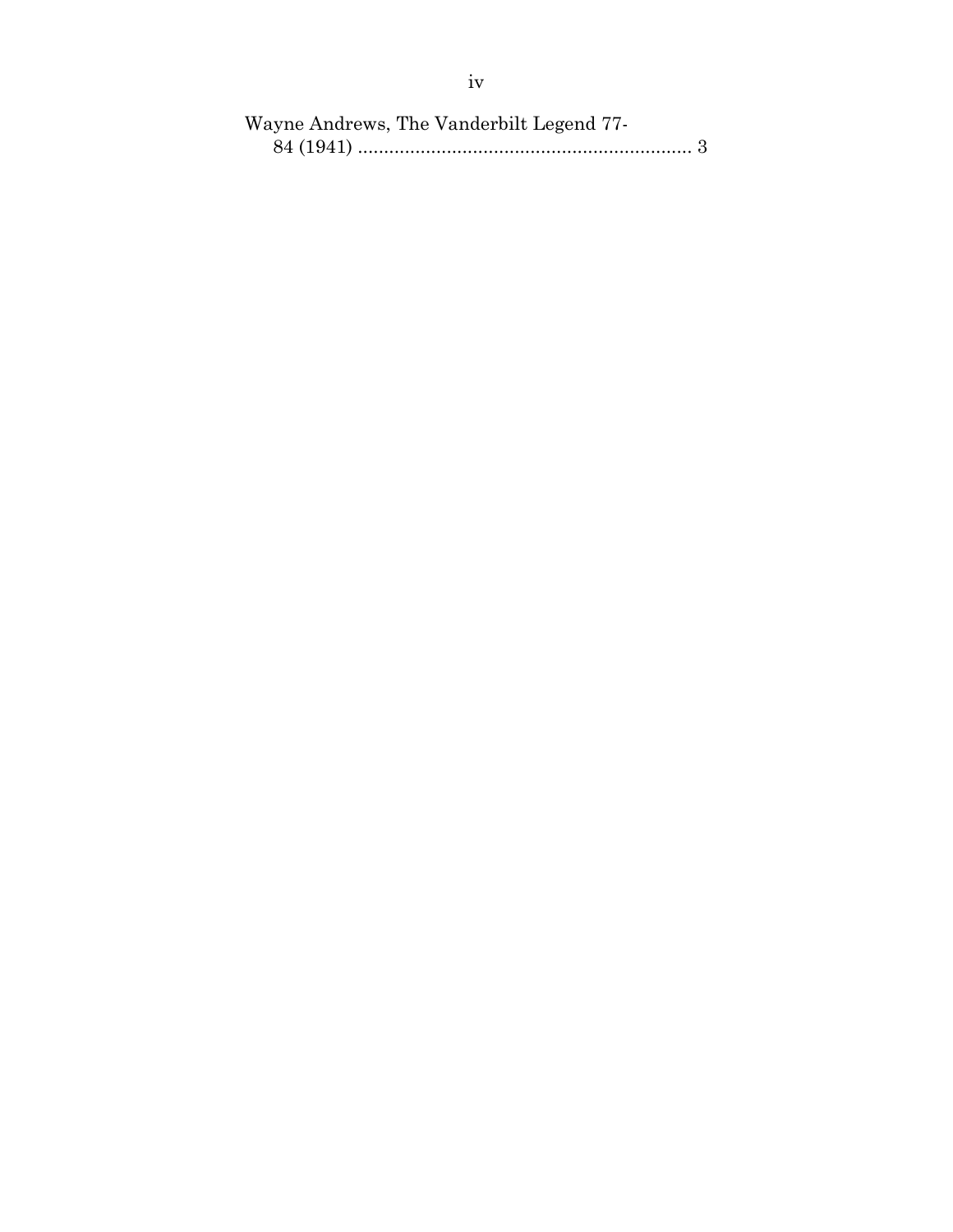#### **INTEREST OF** *AMICUS CURIAE***<sup>1</sup>**

Senator Charles E. Grassley was the principal sponsor in the Senate of the False Claims Amendments Act of 1986, Pub. L. No. 99-562, 100 Stat. 3153, which modernized the FCA and made it a more effective weapon against Government fraud. Senator Grassley was also one of the Senate sponsors of the Fraud Enforcement & Recovery Act of 2009 (FERA), Pub. L. No. 111-21, 123 Stat. 1617, which further strengthened the FCA as a weapon against fraud affecting federal programs. In addition to serving as Senate sponsor, Senator Grassley has remained active in Congress in defending the original intent of the legislation. Senator Grassley thus has a strong interest in ensuring that the Court interprets the FCA in accordance with Congress's intent.

### **SUMMARY OF ARGUMENT**

Never, throughout its long history, has the FCA required that a knowingly false or fraudulent claim for payment be accompanied by an express false certification of compliance. Congress wrote the FCA broadly to make it equal to the task of reining in the increasingly resourceful and ever-changing ways in which swindlers attempt to cheat the Government. Then, recognizing that false and fraudulent claims can take "many forms," the 1986 Congress reaffirmed that (1) the FCA's core purpose is to capture every

 $\overline{a}$ 

<sup>&</sup>lt;sup>1</sup> No counsel for a party authored this brief in whole or part, and no counsel or party made a monetary contribution to fund the preparation or submission of this brief. No person other than Senator Grassley and his counsel made any monetary contribution to its preparation and submission. The parties have consented to this filing.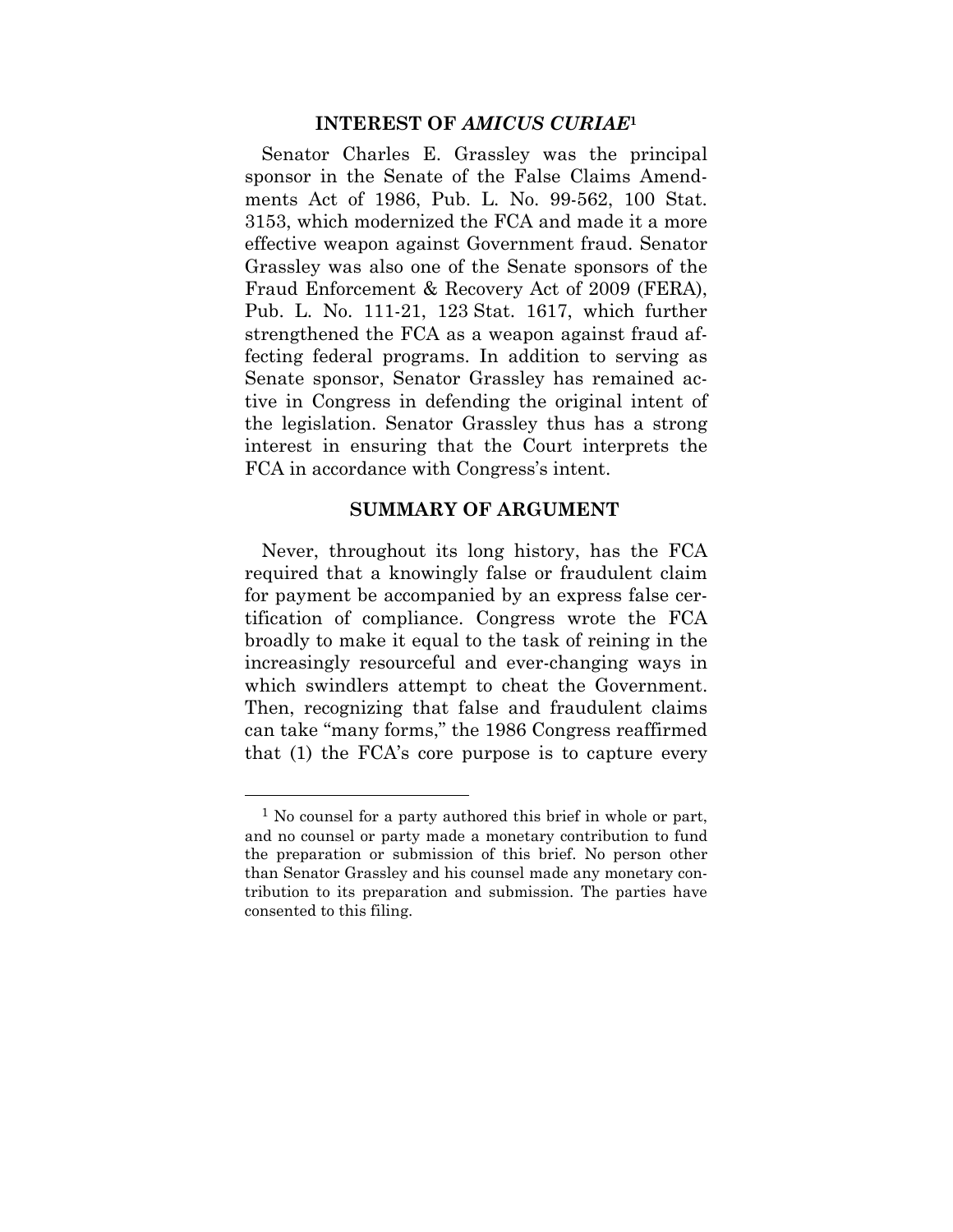form of fraudulent scheme that threatens the public fisc, and (2) the Act must be broadly construed to serve these ends. The key question before the Court is this: Is an express false certification required for purposes of the FCA when a contractor *knowingly* provides goods and services the Government *clearly did not bargain for*? The answer, Senator Grassley submits, is no.

#### **ARGUMENT**

## **I. THERE IS NO EVIDENCE THAT CONGRESS EVER INTENDED THE FALSE CLAIMS ACT TO REQUIRE AN EXPRESS FALSE STATEMENT WHERE A CITIZEN KNOWINGLY FAILS TO PROVIDE GOODS OR SERVICES FOR WHICH THE GOVERNMENT DID NOT BARGAIN.**

Petitioner and its amici argue that the FCA's language is qualified by an unwritten limitation: that false claims knowingly made in violation of Government requirements are false only if accompanied by a false express certification of compliance. Pet. Br. at 36; *see also* Brief of Washington Legal Foundation at 20; Brief of the National Association of Criminal Defense Lawyers at 21. Such a narrow construction of the FCA runs contrary to Congress's original intent to address fraud against the Government and then to strengthen and correct narrowing interpretations of the Act through its 1986 and 2009 amendments.

### **A. Since the Civil War, the FCA Has Been Intended to Be a Flexible Tool for Combating Fraud Against the Government.**

Never, throughout its long history, has the FCA required that a knowingly false or fraudulent claim for payment be accompanied by an express false cer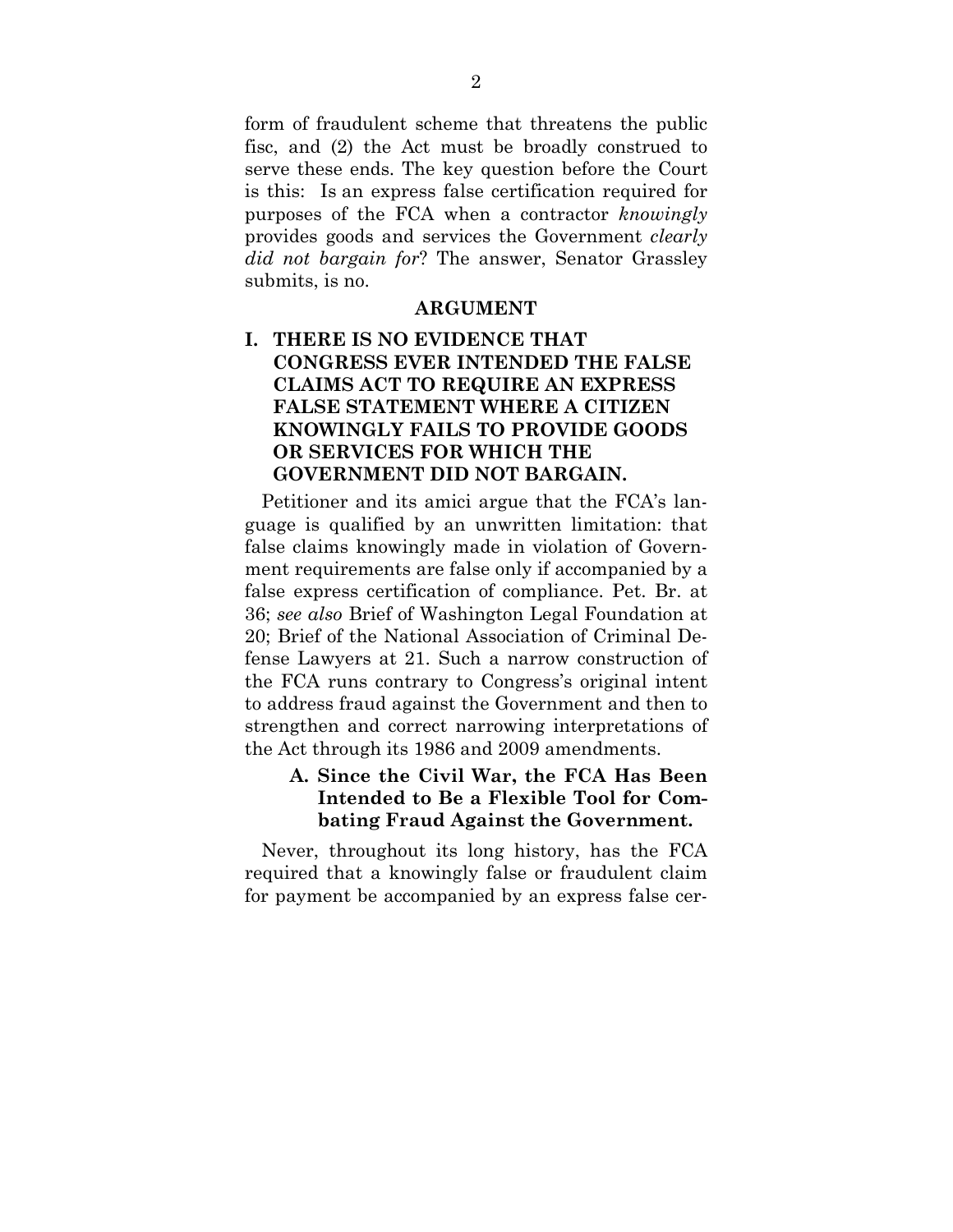tification of compliance. No such requirement has ever been a part of the FCA's text, nor has one ever been suggested in any legislative history.

At the time of its passage, Congress intended that the FCA be used to combat the myriad fraudulent schemes perpetrated on the Government in the midst of the Civil War. *See, e.g.*, Cong. Globe, 37th Cong., 3d Sess. 955-56 (1863) (statements of Sens. Wilson, Howard, Davis). The contractors who supplied defective, non-conforming goods and services to the Government were not required to provide "certifications of compliance." Unsurprisingly, then, there is no evidence that Congress in 1863 would have intended express false certification to be a prerequisite for liability under the statute. Rather, legislators were simply concerned then, as they were in later years, that the Government not fall prey to contractors who knowingly provide what the Government never intended to pay for. In other words, Congress sought to ensure that payments made by the Government, as Petitioners state, "truthfully reflect the services rendered." Pet. Br. at 4

Congress passed the FCA in response to widespread military contractor fraud against the Union Army in the Civil War. Congress had received reports of numerous fraudulent schemes: that the same mules were being sold repeatedly to Army quartermasters; that rotted ship hulls had been re-painted and then sold as new to the Navy; that infantry boots were manufactured from cardboard; that uniform cloth was made from recycled rags; and that gunpowder barrels were shipped containing sawdust. *See, e.g.*, 132 Cong. Rec. H6482 (daily ed. Sept. 9, 1986) (statement of Rep. Berman); Wayne Andrews, The Vanderbilt Legend 77-84 (1941); Cong. Globe,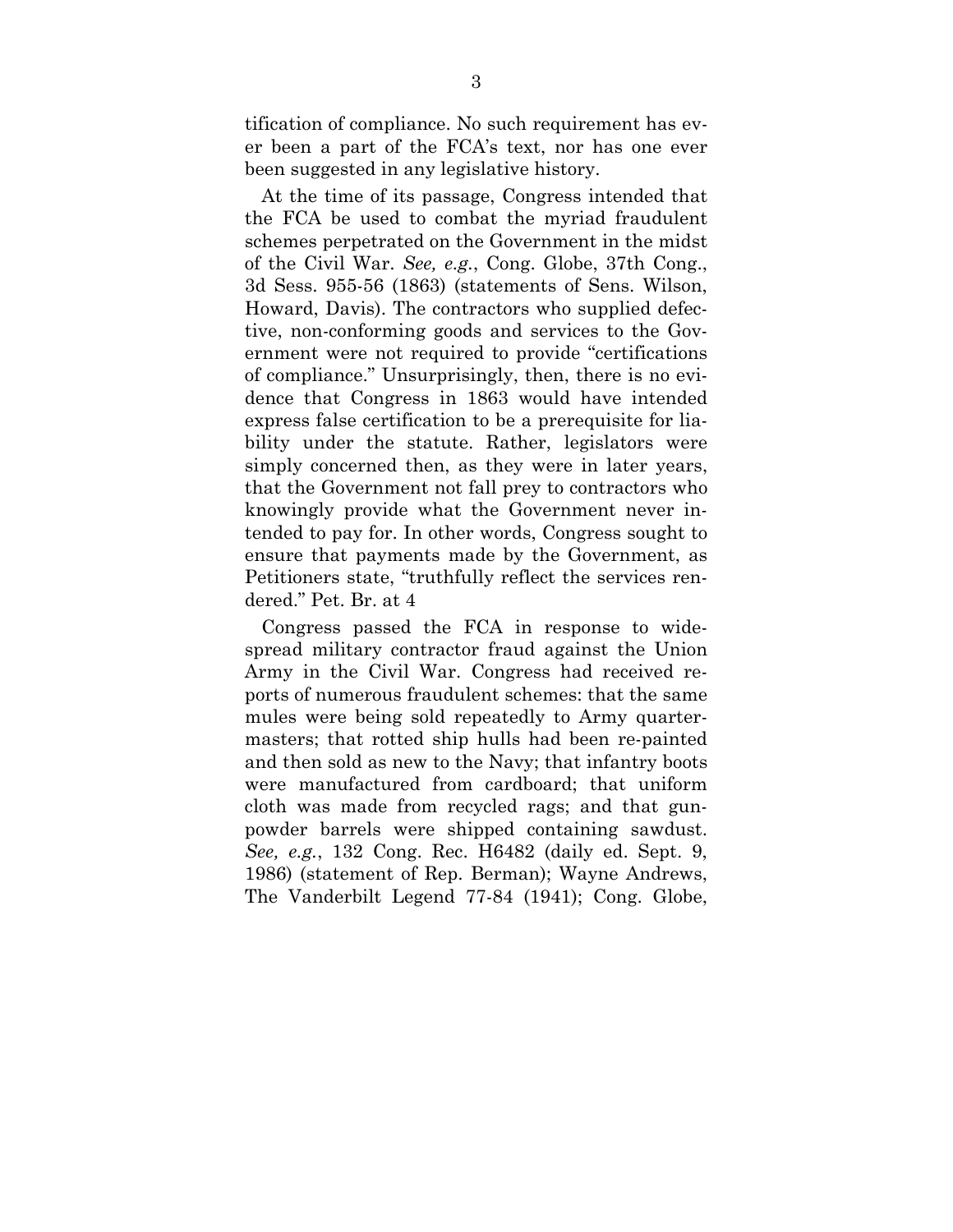37th Cong., 3d Sess. 955 (1863); Shoddy Army Contracts, Sacramento Daily Union, Sept. 27, 1861, at 4; Cong. Globe, 37th Cong., 3d Sess. 955 (1863). Congress was faced with an unprecedented problem: an epidemic of fraud arising from a diverse multitude of conspirators threatening the Treasury.

Realizing that existing laws and enforcement powers were inadequate to combat these frauds, Congress passed the False Claims Act. *See* Cong. Globe, 37th Cong., 3d Sess. 955-56 (1863) (statements of Sens. Wilson, Howard, Davis). Congress wrote the FCA broadly to make it equal to the task of reining in the increasingly resourceful and ever-changing ways in which swindlers attempt to cheat the Government. As one contemporary court noted:

[The False Claims Act] is intended to protect the treasury against the hungry and unscrupulous host that encompasses it on every side, and should be construed accordingly. It was passed upon the theory … that one of the least expensive and most effective means of preventing frauds on the treasury is to make the perpetrators of them liable to actions by private persons acting … under the strong stimulus of personal ill will or the hope of gain. Prosecutions conducted by such means compare with the ordinary methods as the enterprising privateer does to the slow-going public vessel.

*United States v. Griswold*, 24 F. 361, 366 (D. Or. 1885); *see also United States ex rel. Marcus v. Hess*, 317 U.S. 537, 541 n.5 (1943) (quoting *Griswold* with approval); *Hughes Aircraft Co. v. United States ex rel. Schumer*, 520 U.S. 939, 949 (1997) (same). Courts through the years have continued to recognize that Congress intended the FCA to be flexible and far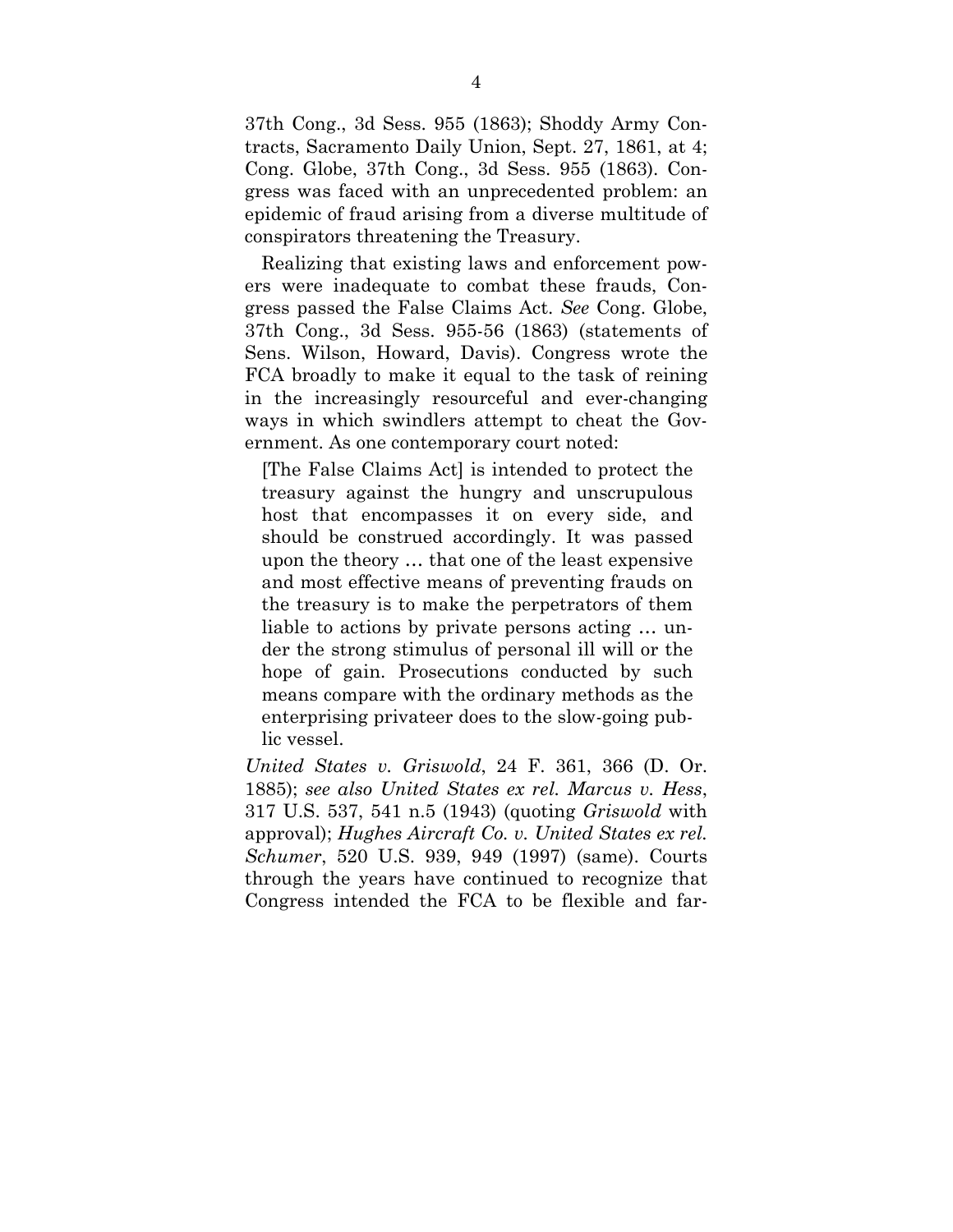reaching, and to ensure that "contractors … 'turn square corners when they deal with the government.'" *United States v. Rivera*, 55 F.3d 703, 709 (1st Cir. 1995) (quoting *Rock Island, Arkansas & Louisiana R.R. Co. v. United States*, 254 U.S. 141, 143 (1920) (Holmes, J.)); *United States v. Neifert-White Co*., 390 U.S. 228 (1968).

What Congress did not do was require contractors to provide an express false certification of compliance to trigger liability. And there was no reason for it to do so. The means by which the Government was provided with goods and services in 1863 did not include compliance forms complete with tidy compliance certification checkboxes. Moreover, there is no evidence—and it is nonsensical to suggest—that Congress would not have minded the Government paying for cardboard boots as long as the cardboard boot supplier did not affirmatively lie about the boots containing cardboard. Given these realities of how contractors supplied the Government, an express certification requirement would have made little sense to Congress in 1863, particularly in light of Congress's central concern at the time: to protect "our Treasury [from being] plundered from day to day by bands of conspirators." Cong. Globe, 37th Cong., 3d Sess. 955 (statement of Sen. Howard).

**B. Congress's Modern Amendments to the FCA Embraced the Earlier Congress's Original Intent and Strengthened the Act's Capacity to Serve its Broad Remedial Purposes.** 

When Congress took up the pen once more in 1986 to strengthen the False Claims Act, Senator Grassley and his colleagues echoed the concerns of the Act's original supporters. As in 1863, among Congress's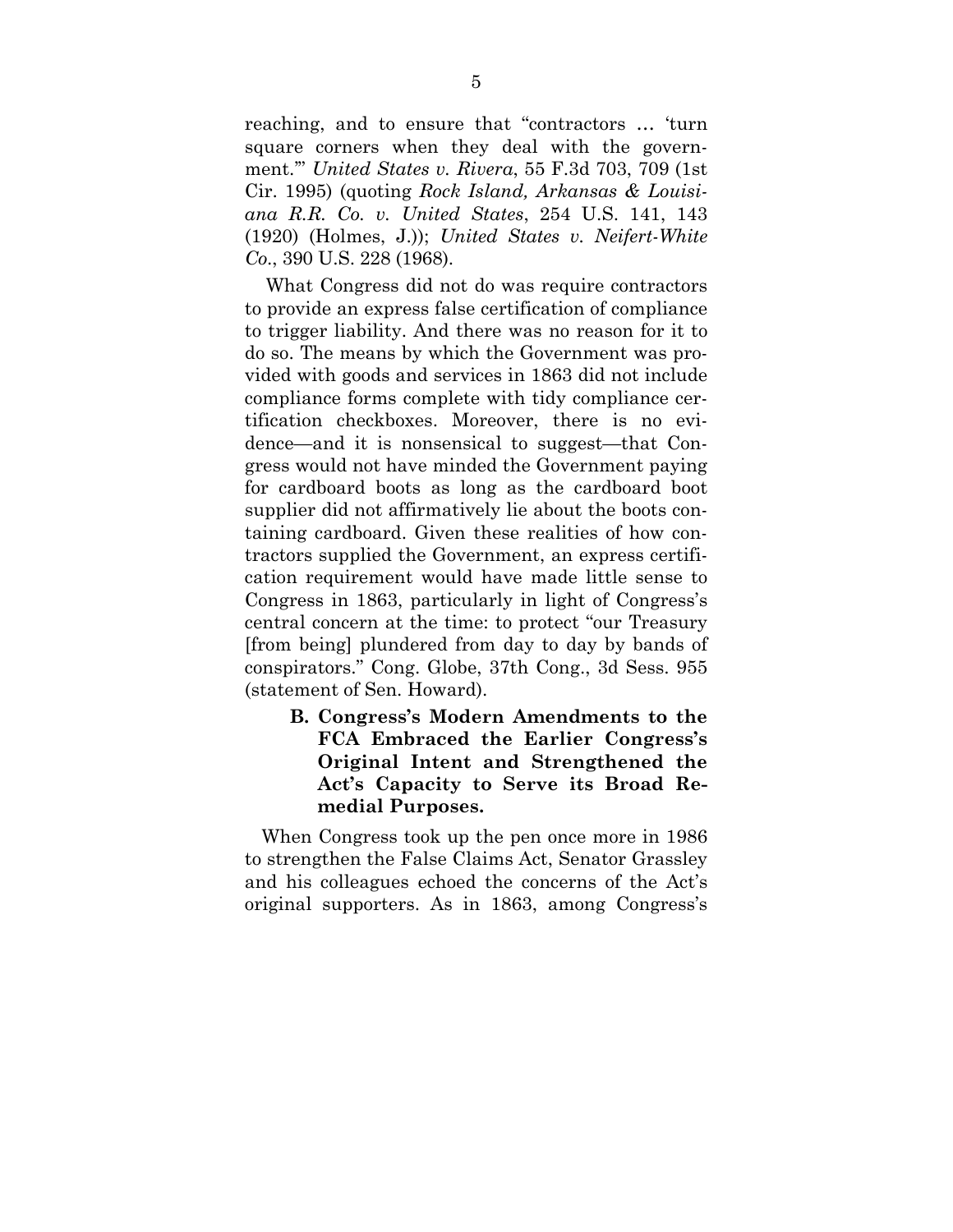chief concerns were frauds involving the provision of goods and services that failed to conform to the Government's requirements. As Senator Grassley remarked, the "Civil war era horror stories," like "contractors selling boxes of sawdust in place of boxes of muskets and reselling horses to the cavalry two and three times" still "sound all too familiar." 132 Cong. Rec. S11238-04 (daily ed. Aug. 11, 1986) (statement of Sen. Grassley). The FCA is "in desperate need of reform."… [T]he Government needs help and, in fact, needs lots of help to adequately protect the Treasury against growing and increasingly sophisticated fraud." *Id.*

Senator Grassley was not alone in recognizing the seriousness of this problem. During one Senate hearing, a speaker testifying on behalf of Business Executives for National Security (BENS) presented a list of defense contractors that were currently under investigation for fraud. Among these frauds were "noncompliance with contract" and "product substitution." *FCA Hearing Before the Subcommittee on Administrative Practice and Procedure of the Committee on the Judiciary*, 99th Cong. 109 (1985) (statement of D. Wayne Silby, representative from BENS). In addition, the Inspector General of the Department of Defense (DOD) testified that defense contractors were supplying the Government with "shoddy material" such as "armorplate that is one-fourth the specification" or a "parachute shroud line that is made out of 25-year-old nylon tire cord." *Defense Procurement Fraud Law Enforcement, Hearing before the Subcommittee on Administrative Practice and Procedure of the Committee on the Judiciary*, 99th Cong. 22 (1985) (statement of Joseph Sherick, Inspector General, Department of Defense).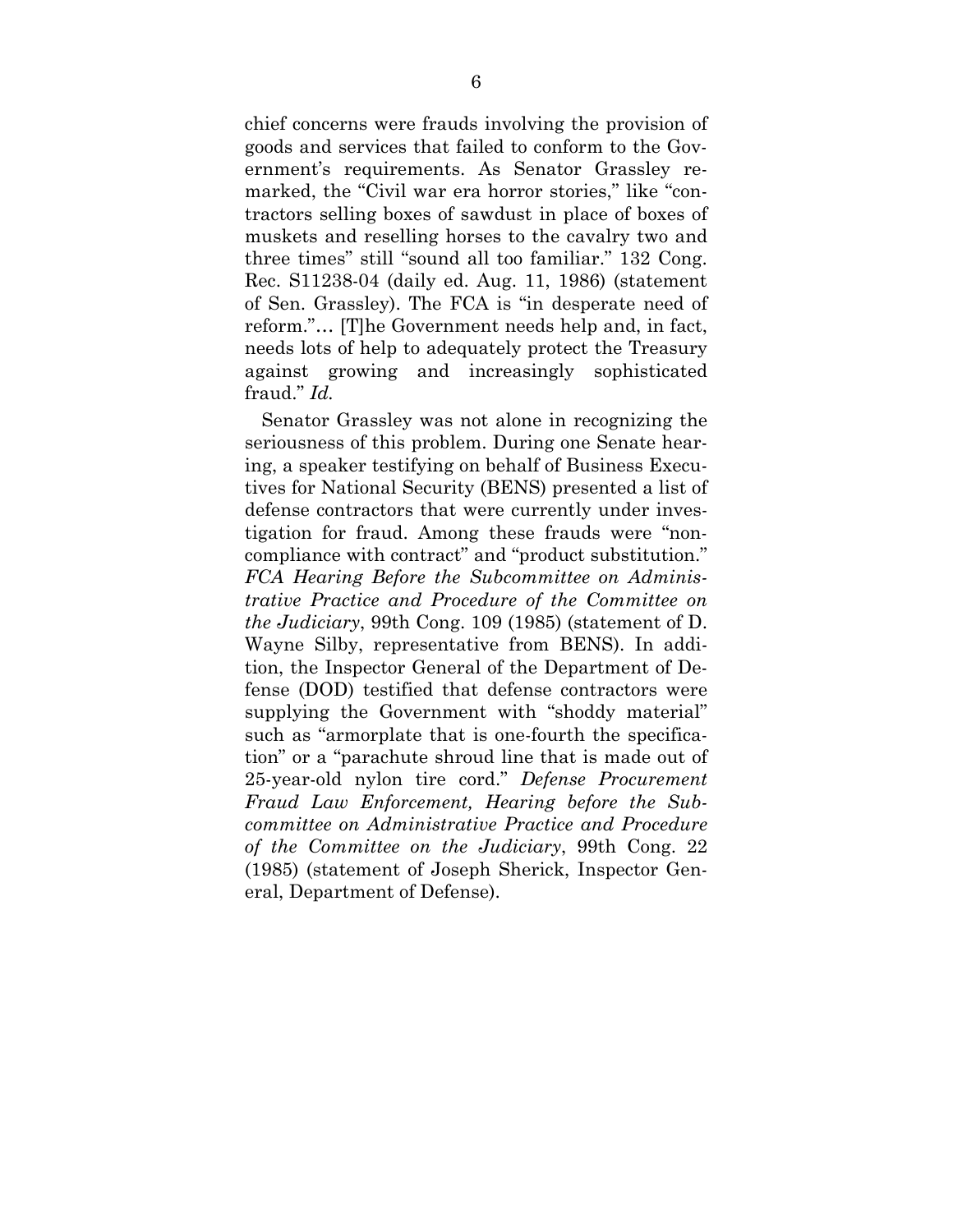The only significant difference between 1986 and 1863 seemed to be the size and scope of the fraudulent schemes assaulting the public fisc.

At the time of the 1986 amendments, the Department of Justice informed Congress that fraud was "draining 1 to 10 percent of the entire Federal budget," or "\$10 to \$100 billion annually." S. Rep. 99-345, at 3 (1986), 1986 U.S.C.C.A.N. 5266, 5268. One of the primary offenders, Congress recognized, was health care fraud, which had become a major drain on public resources by 1986. *See, e.g.*, S. Rep. 99-345, at 21-22 (1986), 1986 U.S.C.C.A.N. 5286-87 ("[C]laims under the Medicare and Medicaid programs are claims 'upon or against the Government.'"). In a 1985 report to Congress by the Economic Crime Council—an advisory body to the DOJ established by the Attorney General—the Council established health care programs as an "area[] of national significance relating to economic crime." *Report of the Economic Crime Council to the Attorney General: Investigation and Prosecution of Fraud in Defense Procurement and Health Care Benefits Programs*, U.S. DEPARTMENT OF JUSTICE, Washington, D.C., 1985, at i.

Recognizing that false and fraudulent claims can take "many forms," S. Rep. 99-345, at 9 (1986), 1986 U.S.C.C.A.N. 5274, the 1986 Congress reaffirmed that (1) the FCA's core purpose is to capture every form of fraudulent scheme that threatens the public fisc, and (2) the Act must be broadly construed to serve these ends. Specifically noting that "[t]he Supreme Court's Opinion in *United States v. Neifert-White Co*., 390 U.S. 228 (1968), indicated that the False Claims Act 'was intended to reach *all* types of fraud, without qualification, that might result in financial loss to the Government,'" the 1986 Congress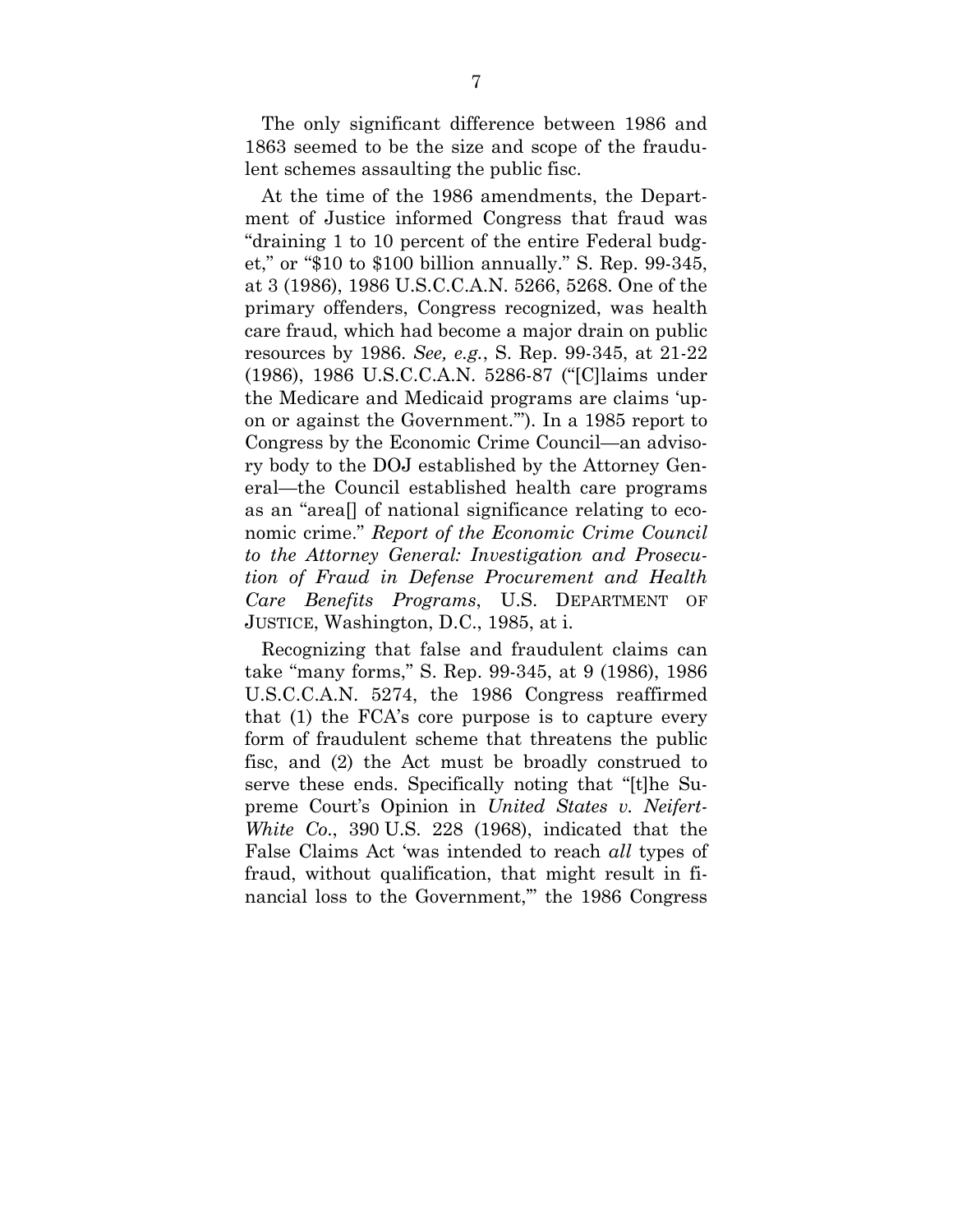expressed its "strong[] endorse[ment] [of] this interpretation of the act." S. Rep. 99-345, at 19 (1986), 1986 U.S.C.C.A.N. 5284 (emphasis added).

And as in 1863, there is no evidence Congress contemplated a "qualification" of an express false certification of compliance. Quite the contrary. The legislative history demonstrates that Congress was specifically concerned with, among other things, implicitly false or fraudulent behavior in goods and services contracts.

Reflecting the importance of combating frauds involving provision of non-conforming goods, the 1986 Senate Report made clear that "a false claim may take many forms, the *most common* being a claim for goods or services not provided, or *provided in violation of contract terms, specification, statute, or regulation*." S. Rep. 99-345, at 9 (1986), 1986 U.S.C.C.A.N. 5274 (emphasis added). That language describes the so-called implied certification theory of falsity.

The cases cited in the Senate Report similarly underscore the viability of the implied certification theory. Both *United States v. Bornstein*, 423 U.S. 303 (1976) (subcontractor was liable for causing contractor to overbill the Government for goods that did not meet the Government's specifications, despite the fact that there was no express certification of compliance or active concealment by the contractor of the subcontractor's noncompliance), and *United States v. Henry*, 424 F.2d 677 (5th Cir. 1970) (contractor delivered goods that did not meet Government specifications, but the invoices at issue contained no express certification regarding compliance with those certifications), involved impliedly false certifications.

The 1986 Senate Report also expressly describes ineligible claims for payment as being "false or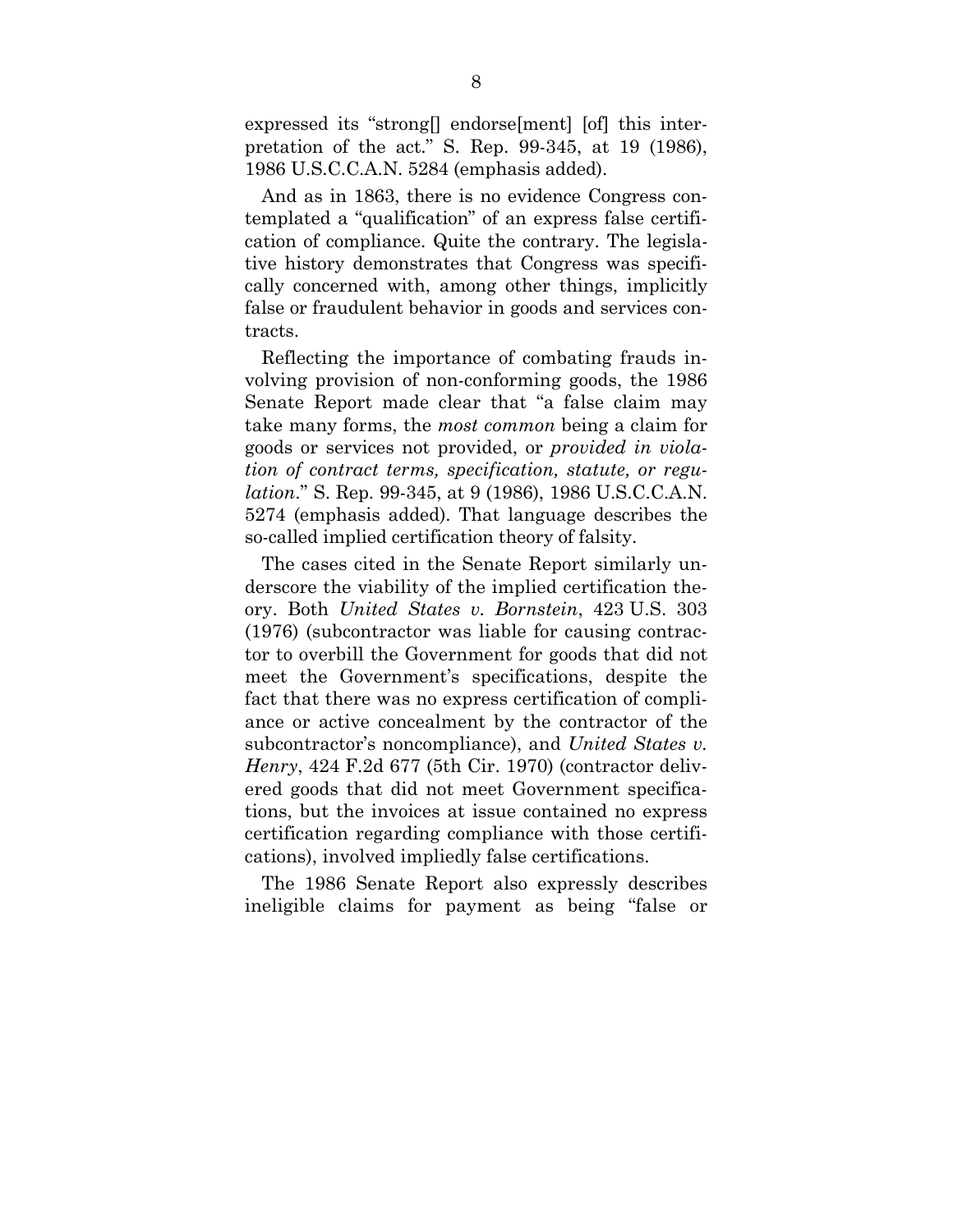fraudulent." Congress specifically identified claims submitted by Medicare and Medicaid providers who are ineligible to receive payment under those programs, citing *Peterson v. Weinberger*, 508 F.2d 45 (5th Cir. 1975) ("A claim is within the purview of the False Claims Act if it is grounded in fraud which might result in financial loss to the Government."). There should be no doubt that Congress employed broad statutory language aimed at least in part at certifications of eligibility for Government payment, particularly under programs like Medicare and Medicaid.

### **C. An Express False Statement of Compliance Requirement Would Contradict Congress's FCA Policy Aims.**

Finally, it is helpful to consider the policy ramifications of requiring, for the first time, an express false statement of compliance for False Claims Act liability.

The FCA is primarily concerned with the conduct of knowingly requesting payment for something for which the Government did not bargain—whether or not that conduct is associated with false representations, express or otherwise. After all, a delivery of muskets mislabeled "sawdust" would not implicate FCA concerns. In Petitioner's words, the Government would not argue that the goods were not "truthfully rendered." Pet. Br. at 4. But should the Court adopt Petitioner's restrictive interpretation, Pet. Br. at 3-4, 42; Resp. Br. at 41-55, the knowing provision of boxes of sawdust in place of muskets, shoddy uniforms, and parachutes made out of quarter-century old nylon cord would all escape liability, unless the contractor orally or in writing specifically stated it had provided everything according to the Government's specifica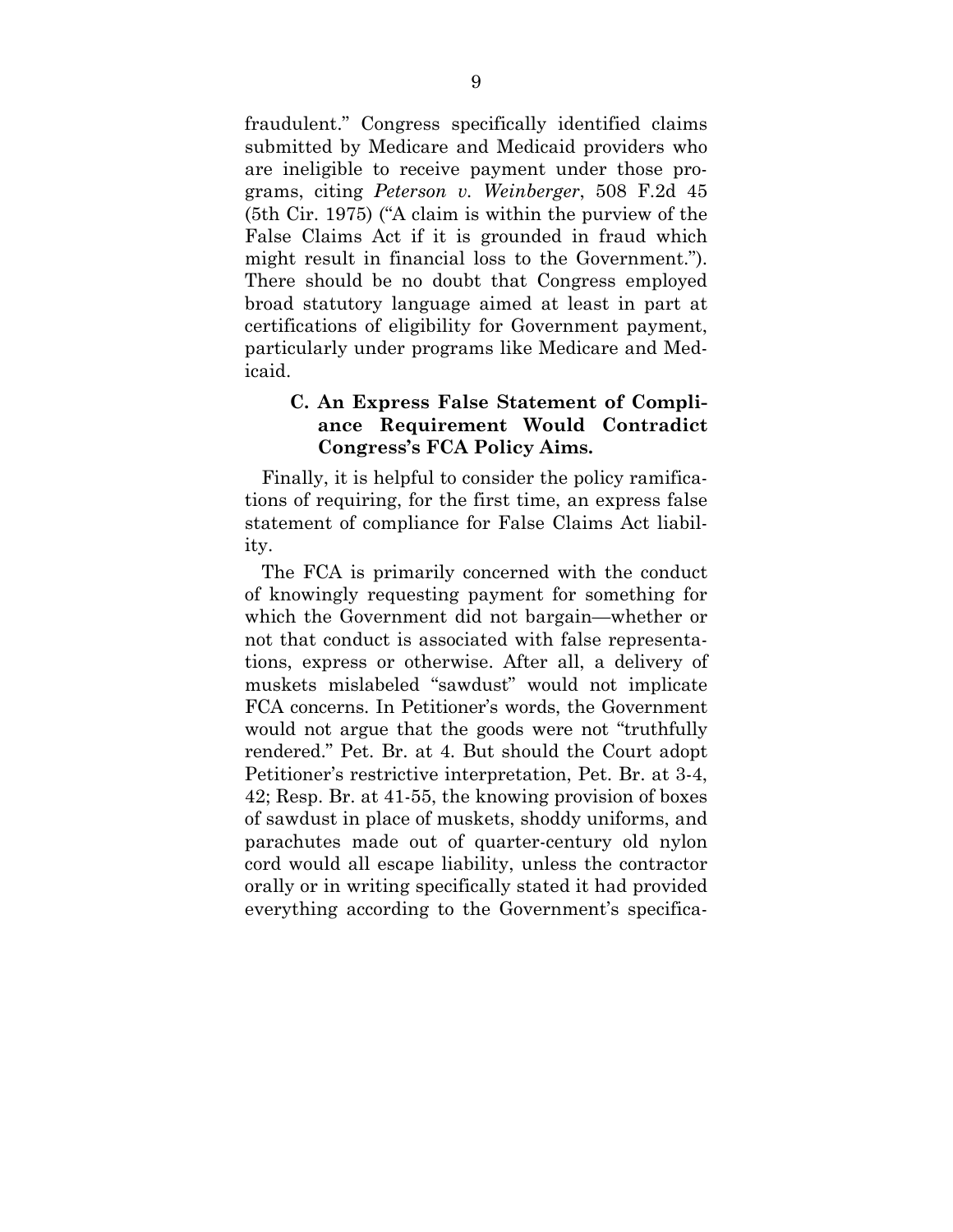tions. In these examples, regardless of what the contractor said or did not say, the Government did not get what it paid for, and the contractor knew it. And if the Court agrees that eligibility for federal programs is not an actionable element under the FCA, Pet. Br. at 29-33, then persons or entities that are not qualified at all to participate in the program may also escape liability for fraud. Resp. Br. at 49. The financial consequences of this would be severe. From 1987 to 2015, over \$31.1 billion has been recovered in healthcare-related FCA actions. *See* Department of Justice, Fraud Statistics—Health and Human Services, October 1, 1987 ― September 30, 2015, *available at* https://www.justice.gov/opa/file/796866/ download.

The key question before the Court is this: Is an express false certification required for purposes of the FCA when a contractor *knowingly* provides goods and services the Government *clearly did not bargain for*? The answer, Senator Grassley submits, is no. It has always been no. Senator Grassley does not express an opinion on whether the historically grounded, congressionally reaffirmed theory of implied false certification of liability applies to the facts of this case. But if the Court denies the theory altogether, it would severely hamper the Government's ability to recover taxpayer funds lost to fraud.